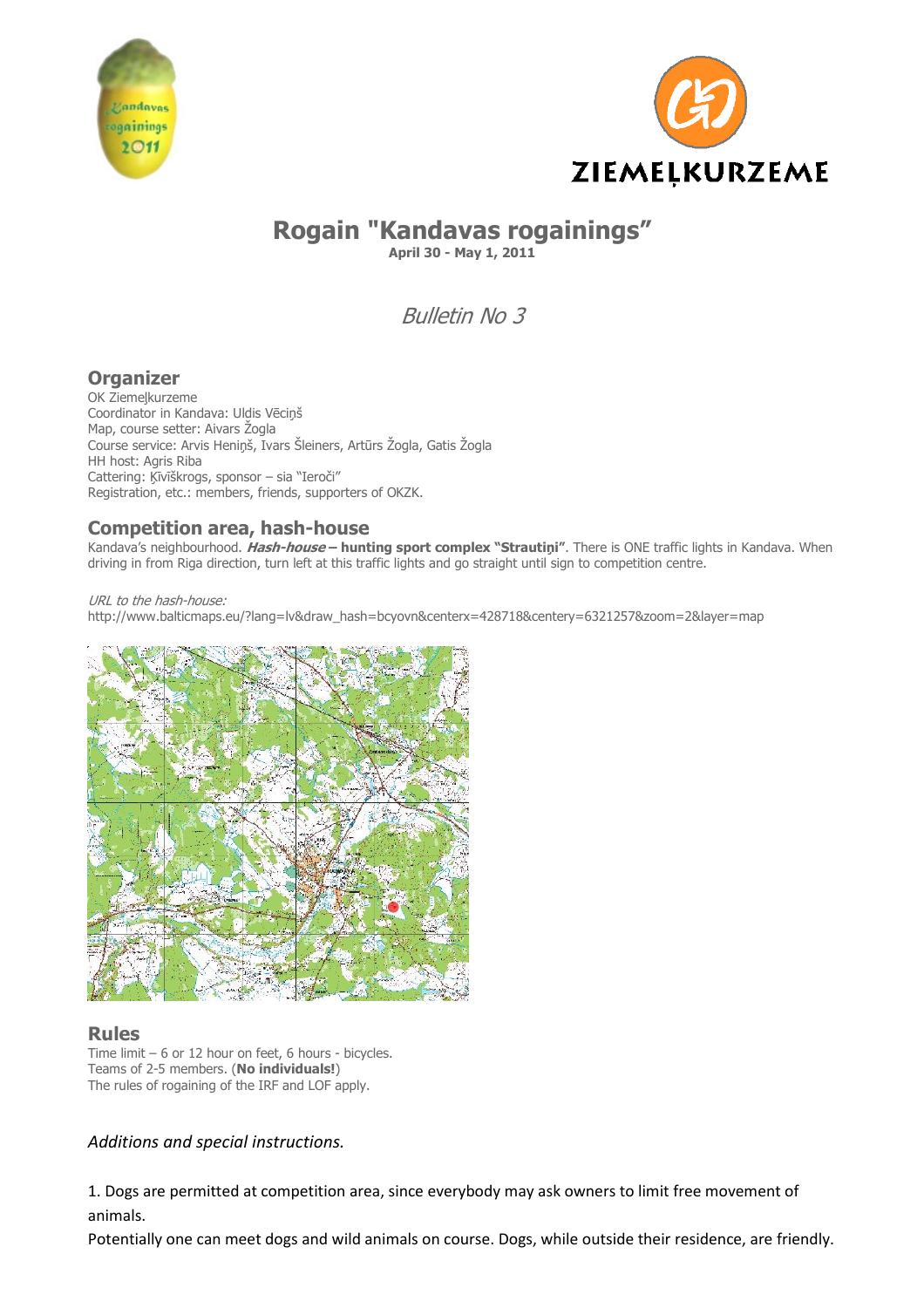2. It is prohibited to cross house yards, it's recommended to pass houses along sidetracks to let residents feel comfortable. It's prohibited to enter areas marked with purple hatch. Some of them are dear gardens surrounded by 3m high fence. Do not climb over these fences and do not cross areas surrounded by electrical fence as well. Other closed areas are residential areas, gardens, cemeteries are mapped dark green. The most of open areas in yellow are fields and are prohibited to cross. Be careful on banks of rivers and small watercourses. There may be beaver holes. Keep quiet during night hours in Kandava. 3. Only compass and competition map may be used for navigation. Any other means may be used for purposes not related to navigation.

4. Planning may be done by any means.

5. Number bibs will be used. They must be with each team member while on course and may be attached to clothes or equipment, but this is not mandatory. Competitors must present their number bib on demand of judges or other competitors.

Number bib is an A5 size sheet which reads the team name and number, competitor name and number in



team, number of SI‐Card.

Example. Team Lēnie zibeņi, team number 1701, competitor - Rets Makvīns, number in team – 1, number of SI-Card 398721. Check correctness of the data on your number bib at registration.

6. Equipment and clothes must be equipped with reflectors. Bicycles of MTB teams must be equipped according the traffic rules. All competitors are self‐responsible to follow the traffic rules.

7. Fully charged mobile phone must be in team equipment on course.

#### **Competition classes**

MO, WO, XO – men, women, mixed open from 18 years of age. 15‐17 years old competitors may join the team which has at least one member who is 21 years old or elder.

MV, WV, XV – men, women, mixed senior from 40 years of age.

MSV, WSV, XSV – men, women, mixed supersenior from 55 years of age.

MTB – MTB from 18 years of age, only 6 hour rogaine.

Family – at least 2 generations from one family, at least one member is 14 years old or younger, only 6 hour rogaine.

#### *Competitors are self‐responsible for state of health and health insurance.*

#### **Timetable**

**April 30**  from 16:00 arriving, registration, team data checking from 17:00 giving out of maps for 6 hours competition **18:00 6 hours start**  from 20:00 giving out of maps for 12 hours competition **21:00 12 hours start 24:00 6 hours finish May 1**  24:30 6 hours competition ends 1:00 6 hours prize giving **9:00 12 hours finish**  9:30 12 hours competition ends 10:00 12 hours prize giving

# **Competition area**

Majestic valley of the river Abava with its tributaries. All possible forms of relief – from the vast open plains, to thoroughly "wrinkled" hardly passable terrain. Network of roads is dense in open areas mostly. Enjoy and save natural spring awakening in one of the most beautiful places in Latvia.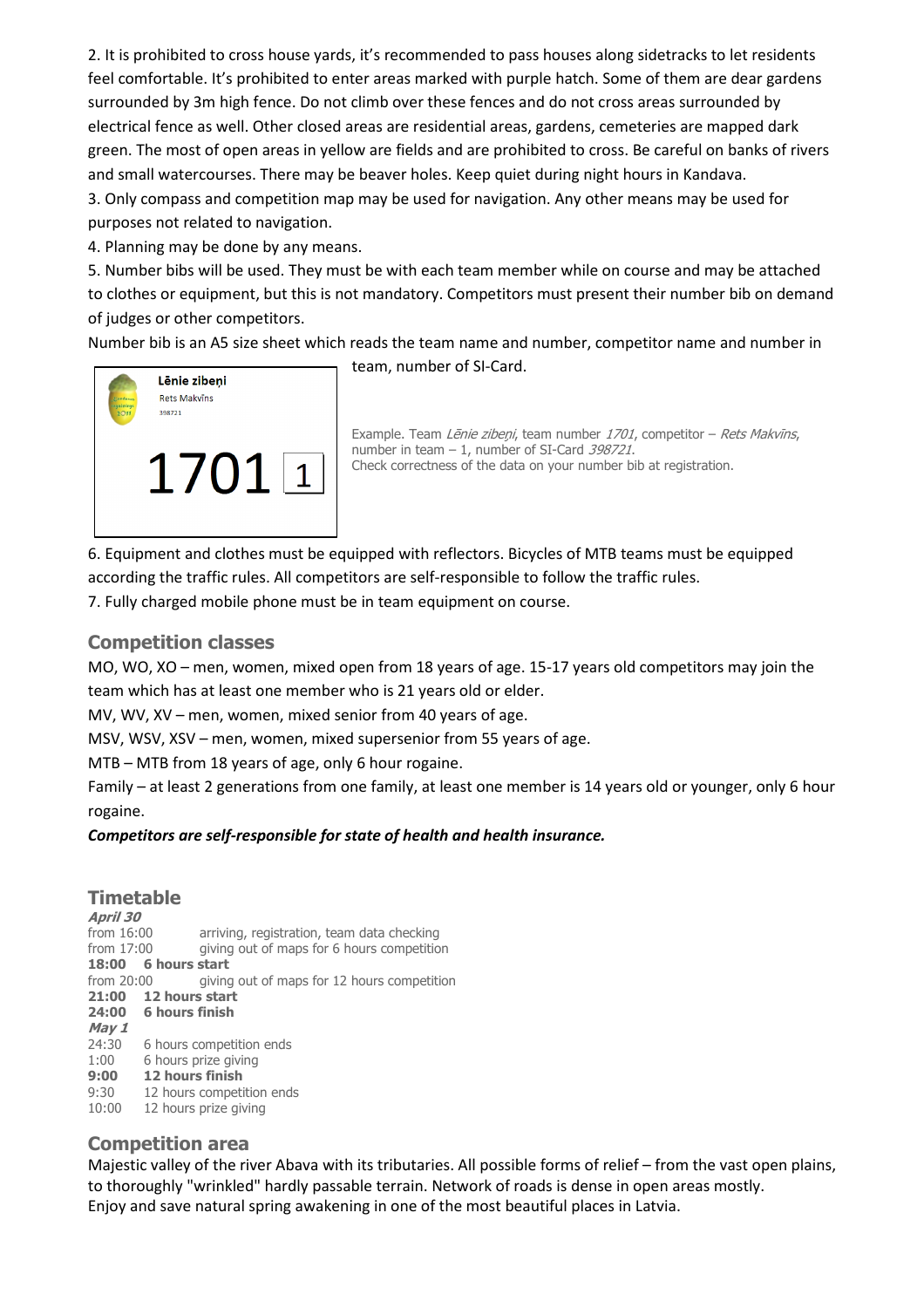# **Course, controls, punching**

There will be 50 controls – usual orienteering red-white flags with reflectors. Punching – Sportident. Controls have point values from 3 to 7. Point value of the control is first digit of control number. For example, control with number 33 gives 3 points, control with number 63 gives 6 points. Total of all controls is 250 points.

Air distance between all controls ~75km.

## One SI-Card will be attached to the wrist of each competitor. Only team member with team number, *which corresponds to directions given on control station, punches at this control.*

Example (non-exist). Control 47 if team of **2** members, punches member with competitor number in team **1**; if team of **3** members, punches member with competitor number in team **2**; if team of **4** members, punches member with competitor number in team **2**; if team of **5** members, punches member with competitor number in team **5**; Other team members do not punch at this control.



## *There will be no points given for punching of other team members. Team will get points only from SI‐Card with unbroken wrist attachment.*

#### **Map**

Scale 1:25000, H = 5m, S~125km<sup>2</sup>.

Simplified symbols of orienteering maps will be used. White – forest; dark yellow – fields, open areas; light yellow – felled areas, young forest, scattered trees, bushes, half‐open areas; road symbols on the map will be given according passability. North lines are printed with interval of 1 km.

Full map sheet size – 50cmx58cm, offset print, soft laminated, controls printed on map, it is advisable to proof against water with sticky tape along sides. Control descriptions printed on separate A4 non‐ waterproof paper. Use plastic bag for water protection.

#### Control descriptions – text on separate paper.

Map is based on 1:10000 topography, orthophotos, area investigation during spring 2011, other sources.

Map samples



Roads.

|  | $1 - 4$ roads, rideable.                                                                                       |
|--|----------------------------------------------------------------------------------------------------------------|
|  | 5,7 - roads, which are result of forestry trailing, with deep wheel trenches at places. Not all trailing roads |
|  | are mapped.<br>$6$ – rides, mostly only visibly distinctive.                                                   |
|  | 7 – less distinct roads and paths, not all such paths are mapped.                                              |
|  |                                                                                                                |
|  |                                                                                                                |

#### Water and forest

Terrain is crossed by Abava river, crossing points are marked on map. There are mostly crossable ditches and small watercourses. Some small watercourses are not mapped. Forests generally are hardly to run, overgrown, fir-tree new forests. Some fresh clearances may not be mapped. Heavy forest cutting at places.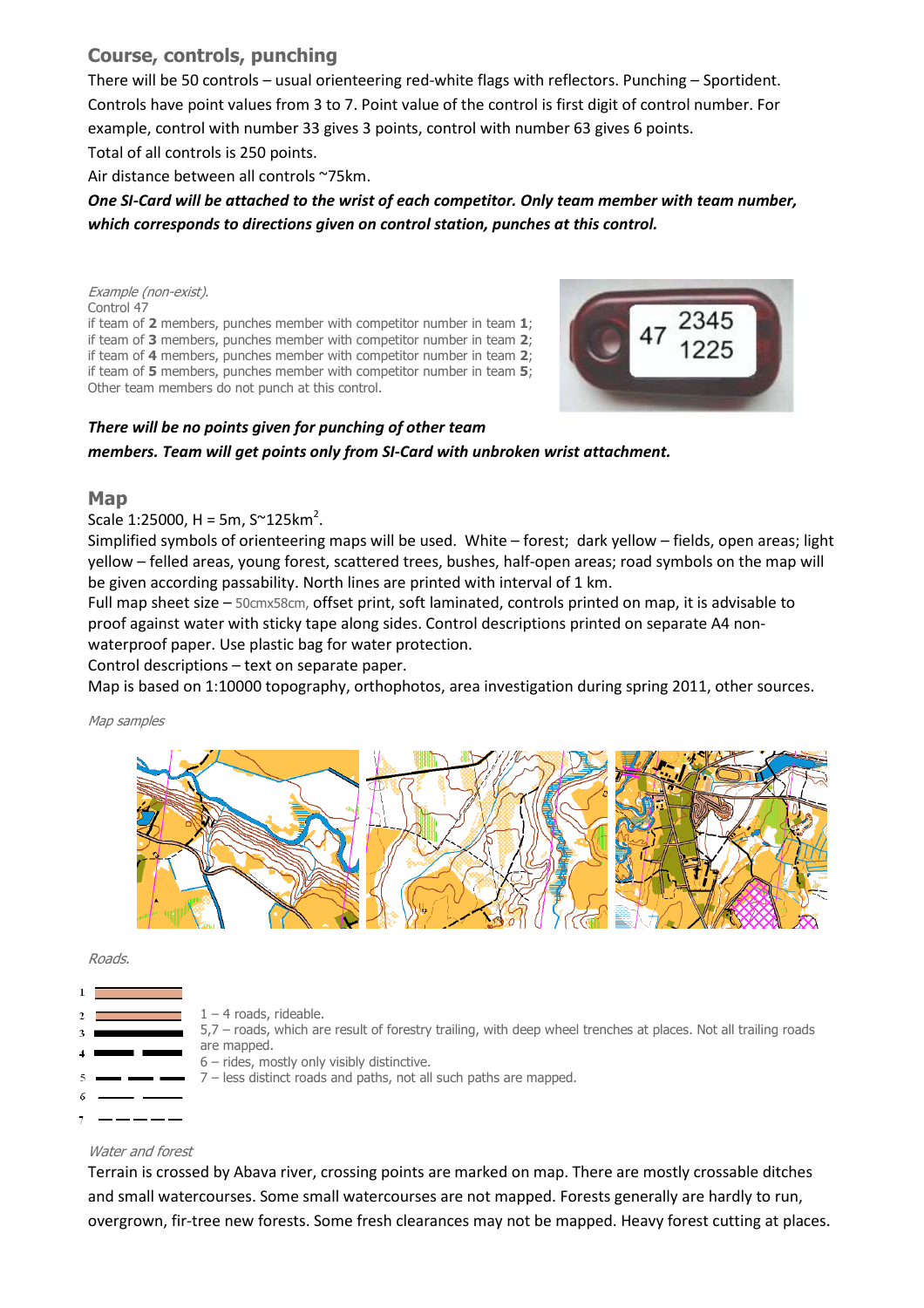# **Penalties**

Each full minute over time limit gives 2 penalty points, which will be subtracted from collected points of the team. If team finishes 30 minutes and more over time limit, team's final result for competition will be 0 points.

# **Water points and catering**

There will be two non‐serviceable water points with fresh water tanks. Placement of these points will be shown on map and described in control description paper. There is also some natural mineral drinkable water springs on the course also mapped.

Catering is served after finish. It will be available from 22:00.

Menu – soups, bunny, juice drink.

No catering, no buffet provided before start.

Toilets, trash bins available. Shower after finish.

# **Entries**

Entries are accepted only online, while filling entry form on OK Ziemeļkurzeme homepage http://www.okzk.lv

Entries receive status: registered (immediately after submitting of entry, do not make payment yet), approved (team may make payment), competitor (payment received).

Entries will be registered from February 1, 2011 until April 15, 2011

# Organizers can supply SI-Cards for first 100 registered competitors free of charge. Any kind of SI-Cards *may be used.*

**Entry fee** 

Entry fees:

**O and V classes** ‐ 8 LVL or 12 EUR per team member;

**SV classes** – 7 LVL or 10 EUR per team member;

**Family class** – 7 LVL or 10 EUR only team members, which are eligible to enter classes O or V;

**OK Ziemeļkurzeme members** – 5 LVL each.

# Lost rented SI-Card will be charged as follows: SI-6 - 35LVL, SI-5 - 20LVL, SI-8 - 25LVL

Entry fee must be transferred to OK Ziemeļkurzeme account (see OK Ziemeļkurzeme account details). Please, specify "rogaining" and your team name. *Competitors may pay entry fee also at registration.* Entry fee covers expenses for competition, map for every team member, catering after finish, parking place and tent place, other management and service expenses.

# **Prizes**

Top teams in each time and class category will be awarded. Depends on budget of rogaine. Competitors may take part in prize lotteries during events closings.

# **Accommodation, tourism**

See info on accommodation on http://www.okzk.lv/rogaine/rog2011/Kandava\_ACCOM\_2011\_upd.pdf Tourism http://www.kandava.lv/

**Info and FAQ**  WWW: http://www.okzk.lv e‐mail: rogain@okzk.lv